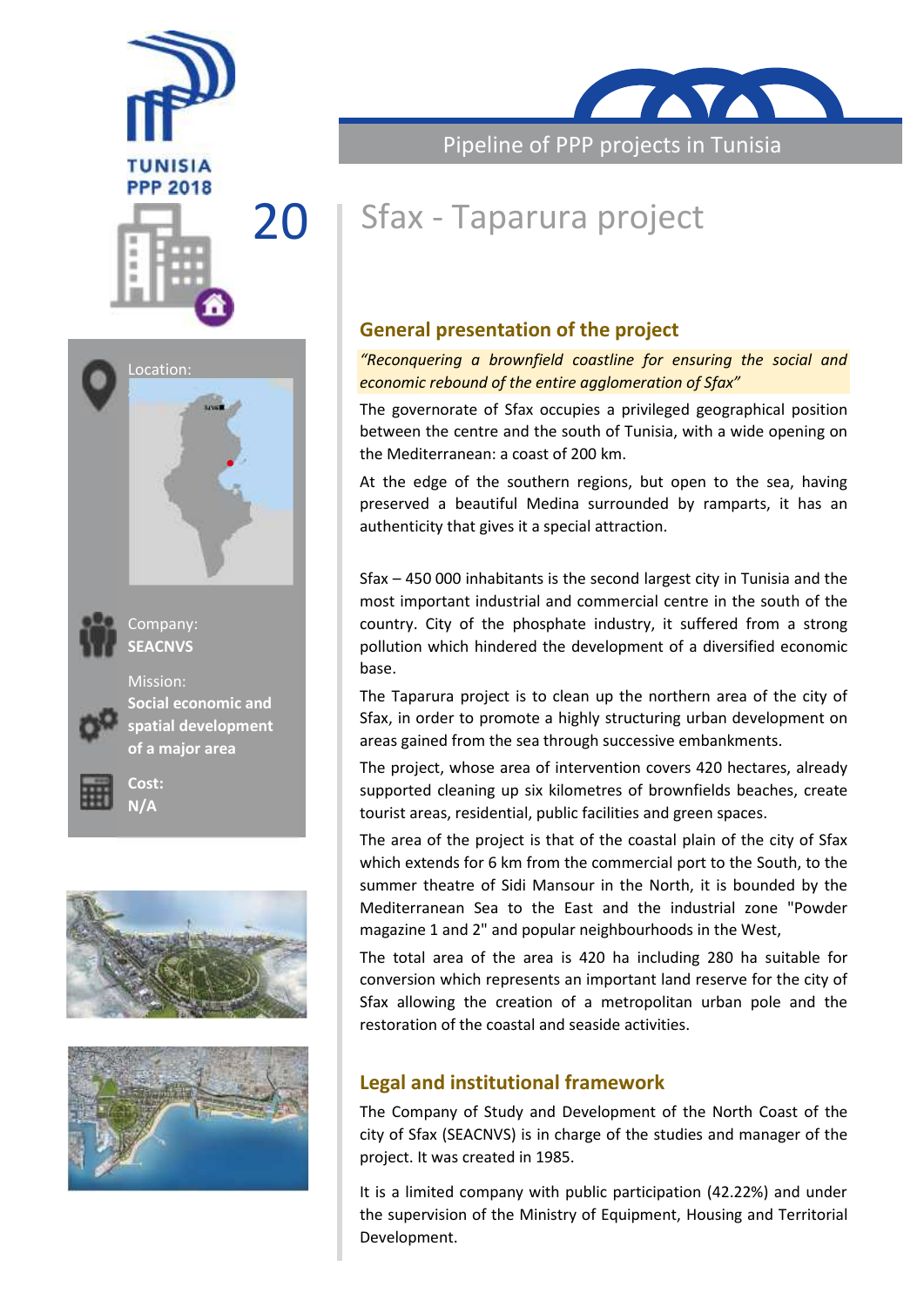

# **Functional scope of the project**

Project plans 4 million m2 of buildings through the following operations:

#### **Nature Description**

#### **Housing**

■ 25000 Units for 70 000 inhabitants

#### **Tourism**

Hotels and resorts with a 13.000 beds capacity

#### **Offices & Services**

- Not quantified yet, but to be incorporated in housing operations / areas for obtaining a multifunctional urban district
- **Incorporation of specific healthcare / medical facilities**
- **•** Development of fishing activities

#### **Public Facilities**

- Regional Museum
- Congress Center
- Oceanographic Museum
- **Shopping Center**
- Southern and Northern Mosques
- CMIEE (Center for Monitoring and Interpreting Environment and Energy) / ODDA (Observatory of Sustainable Development)
- Marina
- **Fishing harbour**
- Great Library of Sfax
- Zoological Park (indicative location)
- Renewable Energy Park (indicative location)
- **Amphitheater**

#### **Public Utilities & Infrastructures**

- Creation of a Bus Rapid Transit Line (BRT)
- **•** Development of the road network (primary, secondary and service roads
- **Development of an overall green frame on the project area, including the most important Sfax Public** Park

## **Technical studies: achieved, on-going or to be performed**

- The overall Taparura project area has been decontaminated (elimination of pollution on the overall brownfield area. It composed the first phase of the project
- Project area is prepared for land development and the urban project
- Next project phases are to comprise: the implementation of set of social, economic, environmental, spatial, technical and financial feasibility studies aimed at formulating an overall development strategy for the area, in order to formulate an overall multi-year integrated operational programme